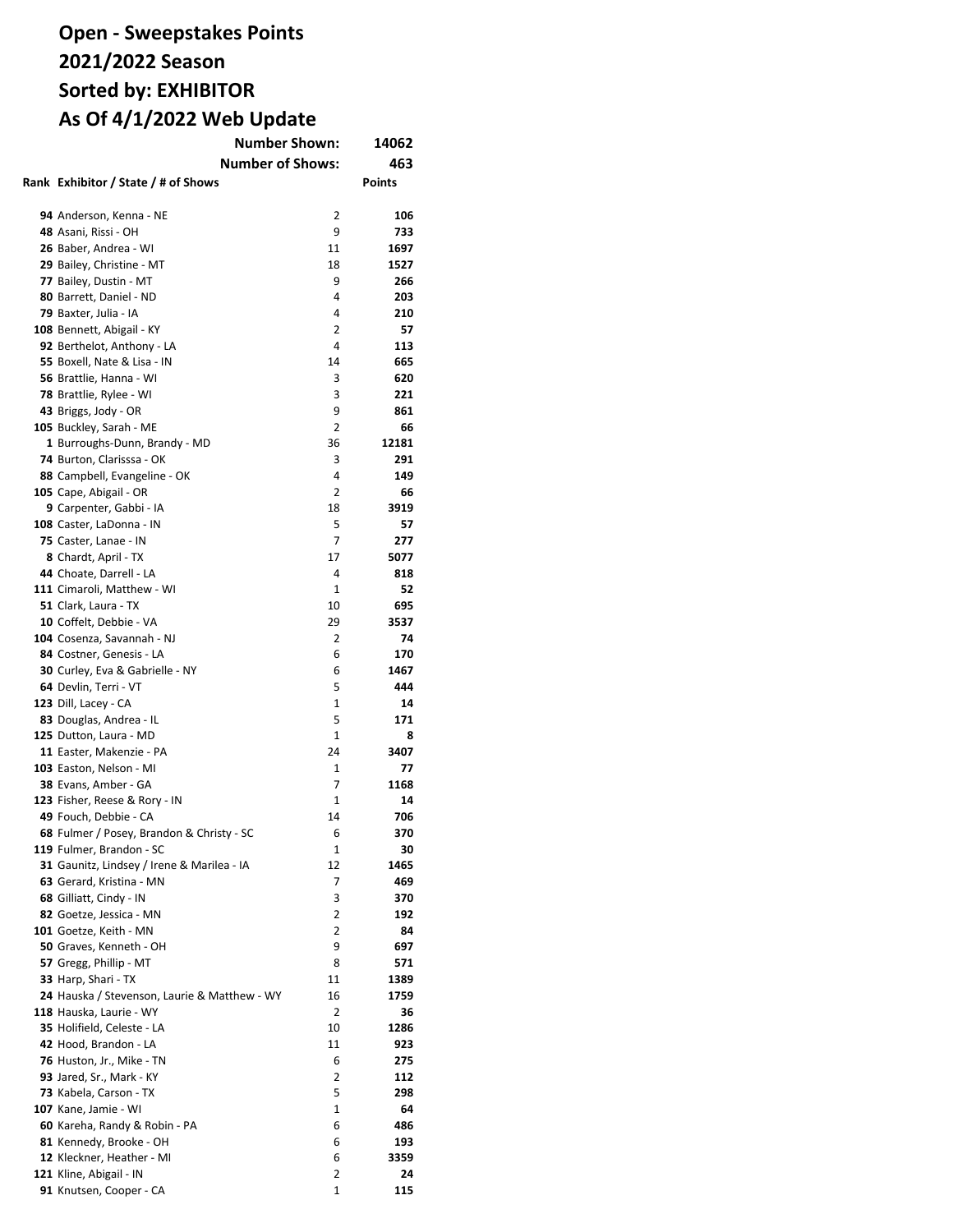| <b>Number Shown:</b>                            |                | 14062         |
|-------------------------------------------------|----------------|---------------|
| <b>Number of Shows:</b>                         |                | 463           |
| Rank Exhibitor / State / # of Shows             |                | <b>Points</b> |
|                                                 |                |               |
| 34 Lamey / Larson, Todd & Heather - TX          | 11             | 1289          |
| 90 Larson, Ethan - CA                           | 1              | 120           |
| 98 Lloid, Tammy - LA                            | 3              | 96            |
| 32 Long, Jane - OH                              | 11             | 1459          |
| 66 Mackprang, Analynn - UT                      | 10             | 419           |
| 40 Mackprang, Cathy - UT                        | 10             | 1004          |
| 27 Mackprang, Chris - UT                        | 10             | 1687          |
| 102 Malcolm, Carter - IN                        | 1              | 81            |
|                                                 | 1              | 160           |
| 87 Malcolm, Chase - IN                          | 6              |               |
| 54 Mallory, Donna - MI                          |                | 673           |
| 19 McCausland, Susan - IL                       | 13             | 2030          |
| 4 McCombs, Debbie - PA                          | 32<br>7        | 6223          |
| 28 McCulloch, Marsha - NY                       |                | 1596          |
| 89 Moore, Lilly - OH                            | 3              | 139           |
| 72 Mueller, Susan - KS                          | 4              | 332           |
| 6 Murphy, Clara - TX                            | 17             | 5284          |
| 67 Neely, Taylor & Daniel - OK                  | 6              | 386           |
| 98 Neely, Taylor & Dylan - OK                   | 2              | 96            |
| 41 Neighbours, Sky - WI                         | 11             | 971           |
| 37 O'Brien, Teresa & Skeeter - IN               | 5              | 1250          |
| 70 Orler, Nakol - KS                            | 6              | 368           |
| 7 Padgett, Mike - IN                            | 25             | 5267          |
| 100 Paulsey, Reisa - CA                         | 1              | 86            |
| 5 Percy, Patty - WI                             | 23             | 5777          |
| 53 Ping, Cathy - IL                             | $\overline{2}$ | 676           |
| 25 Ping, Matt & Cathy - IL                      | 13             | 1749          |
| 110 Pisarski, Deb - NY                          | 4              | 54            |
| 45 Porter, Marina - NJ                          | 9              | 803           |
| 122 Posey, Christy - SC                         | $\mathbf{1}$   | 16            |
| 22 Rechterman / Baxter, Lynn/Brian & Julia - IA | 10             | 1835          |
| 47 Rechterman, Lynne & Brian - IA               | 7              | 763           |
| 95 Redwine-Purvis, Faith - IN                   | 3              | 103           |
| 39 Riedeman, Nancy - IN                         | 6              | 1082          |
| 116 Rieker, Margo - MT                          | 3              | 42            |
| 21 Rivers, Katie - NY                           | 21             | 1892          |
| 86 Rivers, Torre - NY                           | 8              | 161           |
| 58 Rowell, Michaela - IA                        | 4              | 518           |
| 23 Rud, Kellee - MN                             | 16             | 1806          |
| 46 Schenck. Phil - NY                           | 6              | 767           |
| 3 Schmidt, Dale - IL                            | 23             | 6225          |
| 13 Schnell, Cindy - SD                          | 15             | 3256          |
| 116 Sitkberg, Nathaniel - IN                    | 3              | 42            |
| 59 Slattery, Amy - OH                           | 6              | 501           |
| 85 Stewart, Amy - OH                            | 4              | 168           |
| 114 Swanson, John - IL                          | 1              | 44            |
| 65 Taylor, Brandon - LA                         | 12             | 431           |
| 16 Terril, Travis - IN                          | 16             | 2559          |
| 97 Terrones, Carmella - WA                      | 5              | 101           |
| 62 Terrones, Francesca - WA                     | 5              | 480           |
| 18 Tinervin-Gregg, Kelli - MT                   | 14             | 2074          |
| 17 Tisdale, Anastacia - WI                      | 24             | 2459          |
| 126 Underbrink, Raquel & Kaitlynne - NM         | 1              | 7             |
| 95 Vandiver, Heather - KY                       | $\overline{2}$ | 103           |
| 71 Veach, Hailey - IA                           | 1              | 340           |
| 120 Wadsworth, Karen - AL                       | 2              | 28            |
| 14 Wadsworth, Kristen - TN                      | 14             | 3200          |
| 111 Walls, Katja - IL                           | 2              | 52            |
| 15 Wauthier, Larry - IL                         | 18             | 2992          |
| 52 Wiley, Tim - AL                              | 3              | 689           |
| 36 Woehl, Adam & Kendra - IA                    | 15             | 1279          |
| 113 Woehl, Phyllis - SD                         | 2              | 46            |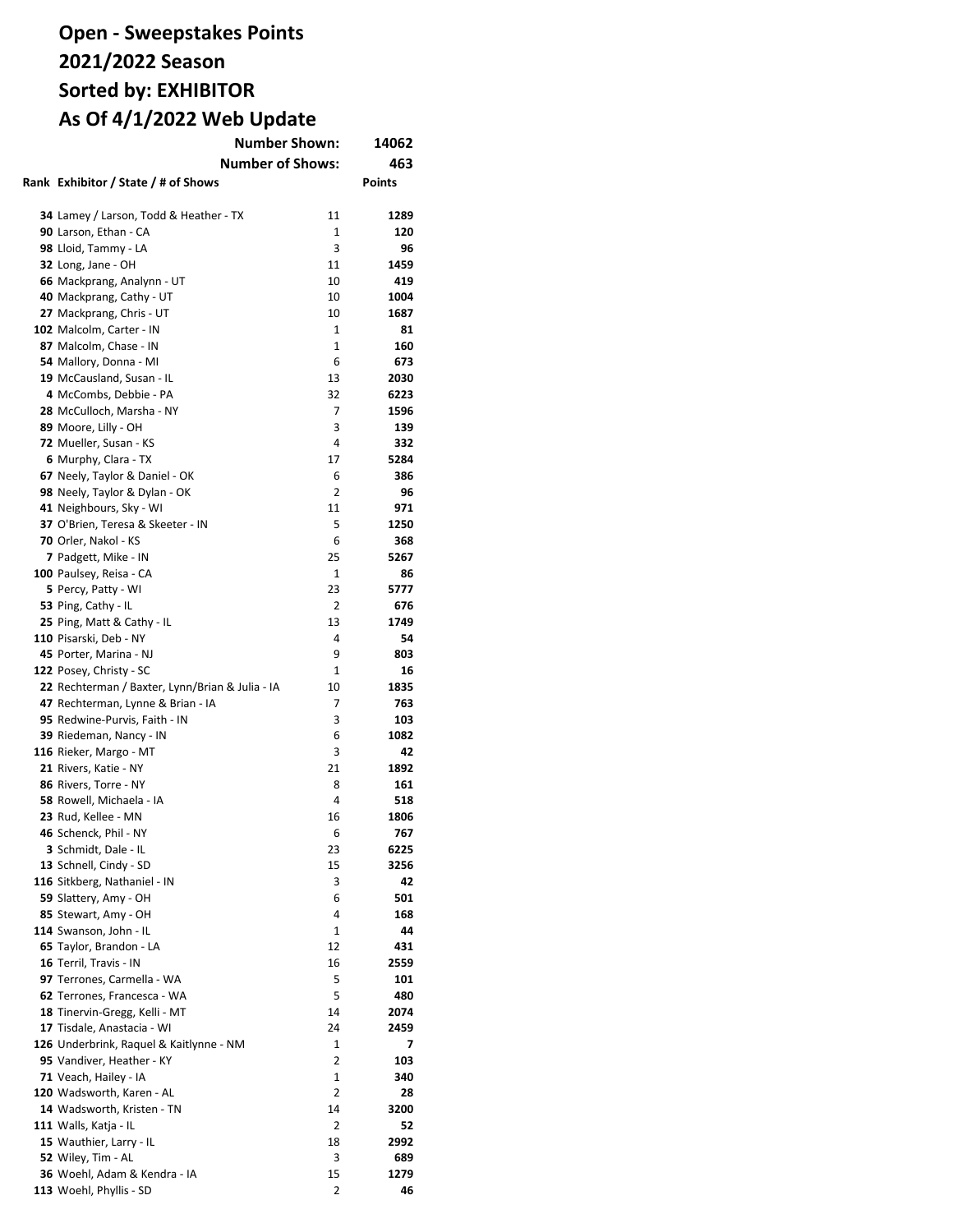|                                     | <b>Number Shown:</b>    | 14062         |
|-------------------------------------|-------------------------|---------------|
|                                     | <b>Number of Shows:</b> | 463           |
| Rank Exhibitor / State / # of Shows |                         | <b>Points</b> |
| 20 Woehl, Randy - SD                | 16                      | 2026          |
| 114 Woehl, Randy & Phyllis - SD     | 2                       | 44            |
| 60 Wolff, Jordan & Rhonda - WI      | 7                       | 486           |
| 2 Young, Fayth & Lisa - NC          | 32                      | 8970          |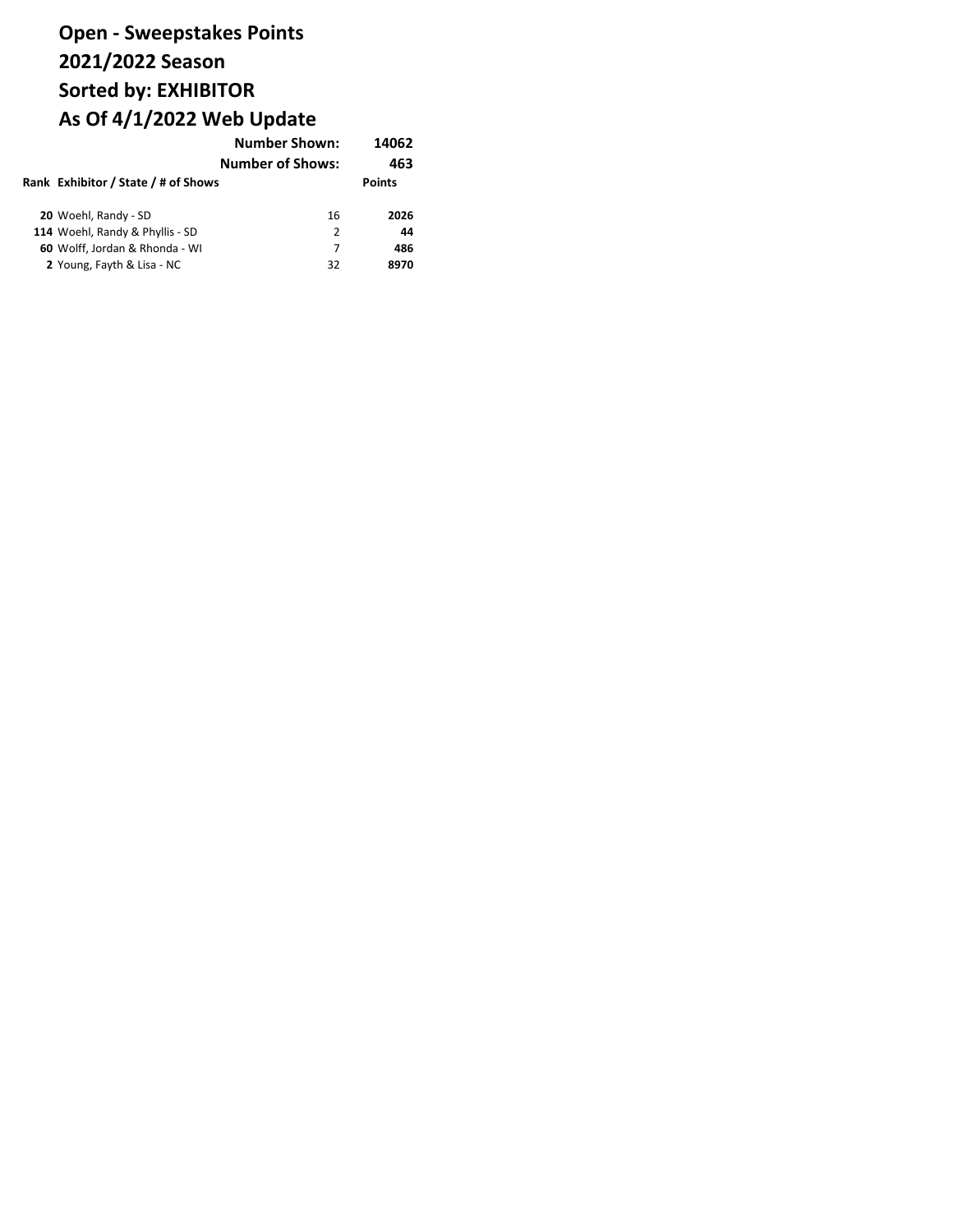|        |                                       |          |                                             | <b>Number Shown:</b>    | 14062                |
|--------|---------------------------------------|----------|---------------------------------------------|-------------------------|----------------------|
|        |                                       |          |                                             | <b>Number of Shows:</b> | 463                  |
|        | Rank *Tattoo                          | Class    | Exhibitor / State / # of Shows              |                         | <b>Points</b>        |
|        |                                       |          |                                             |                         |                      |
|        | 181 BBSINAI                           | SB       | Asani, Rissi - OH                           | $\mathbf{1}$            | 21                   |
|        | <b>124 MAC</b>                        | ВB       | Baber, Andrea - WI                          | 1                       | 34                   |
|        | 204 MARIA                             | SD       | Baber, Andrea - WI                          | $\mathbf{1}$            | 18                   |
|        | <b>213 AT2EL</b>                      | ВB       | Bailey, Christine - MT                      | $\mathbf{1}$            | 17                   |
|        | 176 HOSTILE                           | SB       | Bailey, Christine - MT                      | $\overline{2}$          | 22                   |
|        | 100 LEGACY                            | ВD       | Bailey, Christine - MT                      | 2                       | 41                   |
|        | 87 MONSTER                            | ВD       | Bailey, Christine - MT                      | $\mathbf{1}$            | 45                   |
| 130 OH |                                       | ВD       | Bailey, Christine - MT                      | $\mathbf{1}$            | 32                   |
|        | 173 DBKING                            | ВB       | Barrett, Daniel - ND                        | $\mathbf{1}$            | 23                   |
|        | 263 M4V                               | ВD       | Baxter, Julia - IA                          | $\mathbf{1}$            | 8                    |
|        | 239 B21RO                             | SB       | Brattlie, Hanna - WI                        | $\mathbf{1}$            | 13                   |
|        | 239 B2CE                              | SB       | Brattlie, Hanna - WI                        | $\mathbf{1}$            | 13                   |
|        | 21 B9EH<br>269 SCANDALOUS             | SD<br>SD | Brattlie, Hanna - WI                        | 3<br>$\mathbf{1}$       | 96<br>$\overline{7}$ |
|        | 188 b022                              | bd       | Briggs, Jody - OR                           | $\mathbf{1}$            | 20                   |
|        | <b>283 SD1TS</b>                      | SB       | buchholz, marty - sd<br>Buckley, Sarah - ME | $\mathbf{1}$            | 5                    |
|        | 188 BBALVIN                           | ВB       | Burroughs-Dunn, Brandy - MD                 | $\mathbf{1}$            | 20                   |
|        | 100 BBAURORA                          | SD       | Burroughs-Dunn, Brandy - MD                 | $\mathbf{1}$            | 41                   |
|        | 103 BBAVIA                            | SD       | Burroughs-Dunn, Brandy - MD                 | $\mathbf{1}$            | 40                   |
|        | 25 BBBAZOOKA                          | bb       | Burroughs-Dunn, Brandy - MD                 | $\overline{2}$          | 90                   |
|        | <b>8 BBBILOXI</b>                     | SD       | Burroughs-Dunn, Brandy - MD                 | 3                       | 219                  |
|        | 181 BBDARNED                          | SD       | Burroughs-Dunn, Brandy - MD                 | 1                       | 21                   |
|        | 147 BBDREAMER                         | ВB       | Burroughs-Dunn, Brandy - MD                 | 1                       | 28                   |
|        | <b>85 BBDREAMGIRL</b>                 | ВD       | Burroughs-Dunn, Brandy - MD                 | 1                       | 47                   |
|        | 43 BBGARTH                            | SB       | Burroughs-Dunn, Brandy - MD                 | 3                       | 72                   |
|        | 93 BBISABELLA                         | ВD       | Burroughs-Dunn, Brandy - MD                 | $\mathbf{1}$            | 42                   |
|        | 84 BBKALONA                           | SD       | Burroughs-Dunn, Brandy - MD                 | $\mathbf{1}$            | 48                   |
|        | 160 BBOCALA                           | SD       | Burroughs-Dunn, Brandy - MD                 | $\mathbf{1}$            | 25                   |
|        | 72 BBPARIS                            | ВD       | Burroughs-Dunn, Brandy - MD                 | 1                       | 54                   |
|        | <b>39 BBPRISTINA</b>                  | SD       | Burroughs-Dunn, Brandy - MD                 | $\overline{2}$          | 75                   |
|        | 160 BBSUVA                            | SD       | Burroughs-Dunn, Brandy - MD                 | 1                       | 25                   |
|        | 22 BBWYNONNA                          | ВD       | Burroughs-Dunn, Brandy - MD                 | 4                       | 92                   |
|        | 108 CALVIN                            | ВB       | Burroughs-Dunn, Brandy - MD                 | 1                       | 39                   |
|        | 188 FEPVEGAS                          | SB       | Burroughs-Dunn, Brandy - MD                 | $\mathbf{1}$            | 20                   |
|        | 86 TYLER                              | SB       | Burroughs-Dunn, Brandy - MD                 | $\mathbf{1}$            | 46                   |
|        | 15 TYSON                              | SB       | Burroughs-Dunn, Brandy - MD                 | 3                       | 125                  |
|        | 51 TB51C SD                           | SD       | Burton, Clarissa - OK                       | 1                       | 71                   |
|        | 227 P102                              | SD       | Campbell, Evangeline - OK                   | $\mathbf{1}$            | 15                   |
|        | 236 P104                              | SD       | Campbell, Evangeline - OK                   | 2                       | 14                   |
|        | 74 ANGELICA                           | ВD       | Carpenter, Gabbi - IA                       | 1                       | 53                   |
|        | 119 BEAST                             | SB       | Carpenter, Gabbi - IA                       | 1                       | 35                   |
|        | 194 GCGL                              | SB       | Carpenter, Gabbi - IA                       | 1                       | 19                   |
|        | 43 GCMMP                              | ВD       | Carpenter, Gabbi - IA                       | $\overline{2}$          | 72                   |
|        | <b>54 GCSE</b>                        | BВ       | Carpenter, Gabbi - IA                       | 1                       | 68                   |
|        | <b>55 PUNKIN</b>                      | SD       | Carpenter, Gabbi - IA                       | 1                       | 67                   |
|        | 147 QUEEN                             | SD       | Carpenter, Gabbi - IA                       | 1                       | 28                   |
|        | 69 QUEENB                             | SD       | Carpenter, Gabbi - IA                       | $\overline{2}$          | 55                   |
|        | 204 15NO                              | SD       | Caster, Lanae - IN                          | 1                       | 18                   |
|        | 181 frcarolina                        | sd       | cecchetti, katie - pa                       | 1                       | 21                   |
|        | <b>61 FUNKYYOUUP</b>                  | SB       | Chardt, April - TX                          | 1                       | 63                   |
|        | 112 MONYMONY                          | SB       | Chardt, April - TX                          | 1                       | 37                   |
|        | 150 MOONSHINE                         | SB       | Chardt, April - TX                          | 1                       | 27                   |
|        | <b>38 PRISCILLA</b>                   | SD       | Chardt, April - TX<br>Chardt, April - TX    | 3<br>2                  | 76                   |
|        | <b>39 STORMFURY</b><br>160 SWEETESCAP | ВD<br>SD | Chardt, April - TX                          | 1                       | 75<br>25             |
|        | 58 TARAJS                             | ВD       | Chardt, April - TX                          | 1                       | 64                   |
| 227 C4 |                                       | ВD       | Choate, Darrell - LA                        | 1                       | 15                   |
|        | 90 C7                                 | SB       | Choate, Darrell - LA                        | 1                       | 43                   |
|        | 119 JSSTAN                            | BВ       | Choate, Darrell - LA                        | $\mathbf 1$             | 35                   |
|        | 169 SPECKJS                           | ВD       | Choate, Darrell - LA                        | 1                       | 24                   |
|        | 236 BBWOODSTOC                        | SD       | Coffelt, Debbie - VA                        | $\overline{2}$          | 14                   |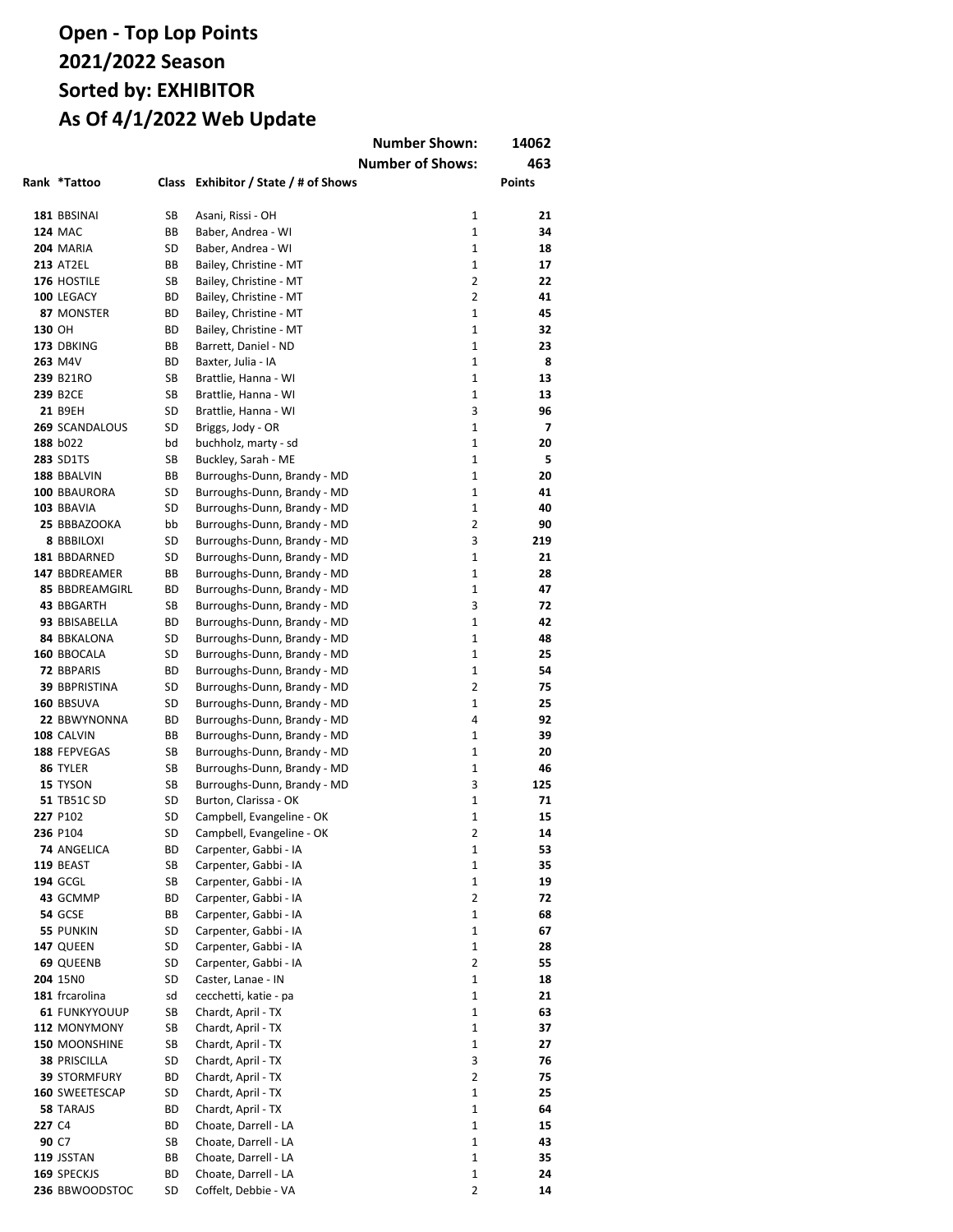|                |                            |          | <b>Number Shown:</b>                                                                   |                                | 14062          |
|----------------|----------------------------|----------|----------------------------------------------------------------------------------------|--------------------------------|----------------|
|                |                            |          | <b>Number of Shows:</b>                                                                |                                | 463            |
|                | Rank *Tattoo               | Class    | Exhibitor / State / # of Shows                                                         |                                | Points         |
|                |                            |          |                                                                                        |                                |                |
|                | <b>194 FYOR</b>            | ВB       | Coffelt, Debbie - VA                                                                   | $\overline{2}$                 | 19             |
|                | 269 LHM1                   | SB       | Coffelt, Debbie - VA                                                                   | $\mathbf{1}$                   | 7              |
|                | 139 LHM12                  | SB       | Coffelt, Debbie - VA                                                                   | $\mathbf{1}$                   | 29             |
|                | 236 LHM19                  | SD       | Coffelt, Debbie - VA                                                                   | $\mathbf{1}$                   | 14             |
|                | <b>269 LHM2</b>            | SD       | Coffelt, Debbie - VA                                                                   | $\mathbf{1}$                   | $\overline{7}$ |
|                | <b>213 LHM3</b>            | SD       | Coffelt, Debbie - VA                                                                   | $\overline{2}$<br>$\mathbf{1}$ | 17             |
|                | 283 LHM4<br>136 PPALEXA    | ВD<br>ВD | Coffelt, Debbie - VA<br>Curley, Eva & Gabrielle - NY                                   | $\mathbf{1}$                   | 5<br>30        |
|                | 116 PPNALA                 | ВD       | Curley, Eva & Gabrielle - NY                                                           | $\mathbf{1}$                   | 36             |
|                | 221 PPPITA                 | SD       | Curley, Eva & Gabrielle - NY                                                           | $\mathbf{1}$                   | 16             |
|                | 88 PPRNICO                 | ВB       | Curley, Eva & Gabrielle - NY                                                           | $\overline{2}$                 | 44             |
|                | 14 PPSLATE                 | SB       | Curley, Eva & Gabrielle - NY                                                           | $\overline{2}$                 | 127            |
|                | <b>136 TAF14</b>           | SD       | Curley, Eva & Gabrielle - NY                                                           | $\mathbf{1}$                   | 30             |
| 294 JR1        |                            | SB       | Devlin, Terri - VT                                                                     | 1                              | з              |
| 221 SE2        |                            | ВD       | Devlin, Terri - VT                                                                     | 2                              | 16             |
|                | 194 BARBARA                | BD       | Douglas, Andrea - IL                                                                   | $\mathbf{1}$                   | 19             |
|                | 124 FEHONOLUL              | SB       | Easter, Makenzie - MD                                                                  | $\mathbf{1}$                   | 34             |
|                | 204 FEPLOVEMAC             | SB       | Easter, Makenzie - MD                                                                  | 1                              | 18             |
|                | 9 FEPPECO                  | BD       | Easter, Makenzie - MD                                                                  | 5                              | 196            |
|                | 263 MOXIE                  | SB       | Fouch, Debbie - CA                                                                     | $\mathbf{1}$                   | 8              |
|                | <b>269 GOLD</b>            | BD       | Fulmer / Posey, Brandon & Christy - SC                                                 | 1                              | 7              |
| <b>227 JCS</b> |                            | BВ       | Fulmer / Posey, Brandon & Christy - SC                                                 | 1                              | 15             |
|                | <b>297 KNOX</b><br>288 NO1 | SB<br>SD | Fulmer, Brandon - SC<br>Fulmer, Brandon - SC                                           | 1<br>$\mathbf{1}$              | 2<br>4         |
| 204 LP2        |                            | SD       | Gaunitz, Lindsey / Irene & Marilea - IA                                                | 1                              | 18             |
|                | 35 OW2                     | SD       | Gaunitz, Lindsey / Irene & Marilea - IA                                                | 2                              | 78             |
|                | 134 KC61                   | SD       | Gerard, Kristina - MN                                                                  | $\overline{2}$                 | 31             |
|                | <b>227 KCBS</b>            | SB       | Gerard, Kristina - MN                                                                  | $\mathbf{1}$                   | 15             |
|                | 194 G118                   | SB       | Gilliatt, Cindy - IN                                                                   | $\mathbf{1}$                   | 19             |
|                | 127 BBAMES                 | SB       | Graves, Kenneth - OH                                                                   | $\mathbf{1}$                   | 33             |
|                | 169 BBARIANA               | SD       | Graves, Kenneth - OH                                                                   | $\mathbf{1}$                   | 24             |
|                | 112 BBJUPITER              | SD       | Graves, Kenneth - OH                                                                   | $\mathbf{1}$                   | 37             |
|                | 127 NETROY                 | BВ       | Graves, Kenneth - OH                                                                   | $\mathbf{1}$                   | 33             |
|                | 111 19HTO1                 | SD       | Gregg, Phillip - MT                                                                    | $\mathbf{1}$                   | 38             |
|                | <b>247 OGDOC</b>           | SB       | Gregg, Phillip - MT                                                                    | 1                              | 12             |
|                | 51 BRCOREN                 | BВ       | Harp, Shari - TX                                                                       | $\mathbf{1}$                   | 71             |
|                | 119 OGJAZZ                 | ВD       | Harp, Shari - TX                                                                       | 1                              | 35             |
|                | 256 M507                   | ВD       | Hauska / Stevenson, Laurie & Matthew - WY                                              | 1                              | 9              |
|                | 288 M523                   | ВB       | Hauska / Stevenson, Laurie & Matthew - WY<br>Hauska / Stevenson, Laurie & Matthew - WY | 1                              | 4<br>5         |
|                | 283 M530<br>213 M531       | SD<br>ВB | Hauska / Stevenson, Laurie & Matthew - WY                                              | 1<br>3                         | 17             |
|                | 90 M535                    | ВD       | Hauska / Stevenson, Laurie & Matthew - WY                                              | 4                              | 43             |
|                | 31 M536                    | ВD       | Hauska / Stevenson, Laurie & Matthew - WY                                              | 3                              | 81             |
|                | 63 M545                    | ВB       | Hauska / Stevenson, Laurie & Matthew - WY                                              | 3                              | 62             |
|                | 269 M550                   | SB       | Hauska / Stevenson, Laurie & Matthew - WY                                              | 1                              | 7              |
| 160 R3         |                            | SB       | Holifield, Celeste - LA                                                                | 1                              | 25             |
|                | <b>227 SL1BB</b>           | SB       | Holifield, Celeste - LA                                                                | $\mathbf{1}$                   | 15             |
|                | <b>288 SLJP3</b>           | SD       | Holifield, Celeste - LA                                                                | 1                              | 4              |
|                | <b>153 SLKB3</b>           | SD       | Holifield, Celeste - LA                                                                | 1                              | 26             |
|                | 153 CBPDAL                 | ВB       | Hood, Brandon - LA                                                                     | 1                              | 26             |
|                | 81 HR22                    | SB       | Hood, Brandon - LA                                                                     | $\overline{2}$                 | 49             |
|                | 58 2532JS                  | ВD       | Kleckner, Heather - MI                                                                 | 1                              | 64             |
|                | 43 HM2198                  | SD       | Kleckner, Heather - MI                                                                 | 1                              | 72             |
|                | <b>139 HMH1</b>            | ВB       | Kleckner, Heather - MI<br>Kleckner, Heather - MI                                       | 1<br>1                         | 29             |
|                | 55 HMLACY<br>37 HMLOU      | SD<br>ВB | Kleckner, Heather - MI                                                                 | 1                              | 67<br>77       |
|                | 147 JSMAN                  | ВB       | Kleckner, Heather - MI                                                                 | 1                              | 28             |
|                | 139 JSTOM                  | ВB       | Kleckner, Heather - MI                                                                 | 1                              | 29             |
|                | 176 BRBIANCA               | ВD       | Lamey / Larson, Todd & Heather - TX                                                    | 1                              | 22             |
|                | 213 ED1                    | ВB       | Long, Jane - OH                                                                        | 1                              | 17             |
|                | 256 ED5                    | SB       | Long, Jane - OH                                                                        | 1                              | 9              |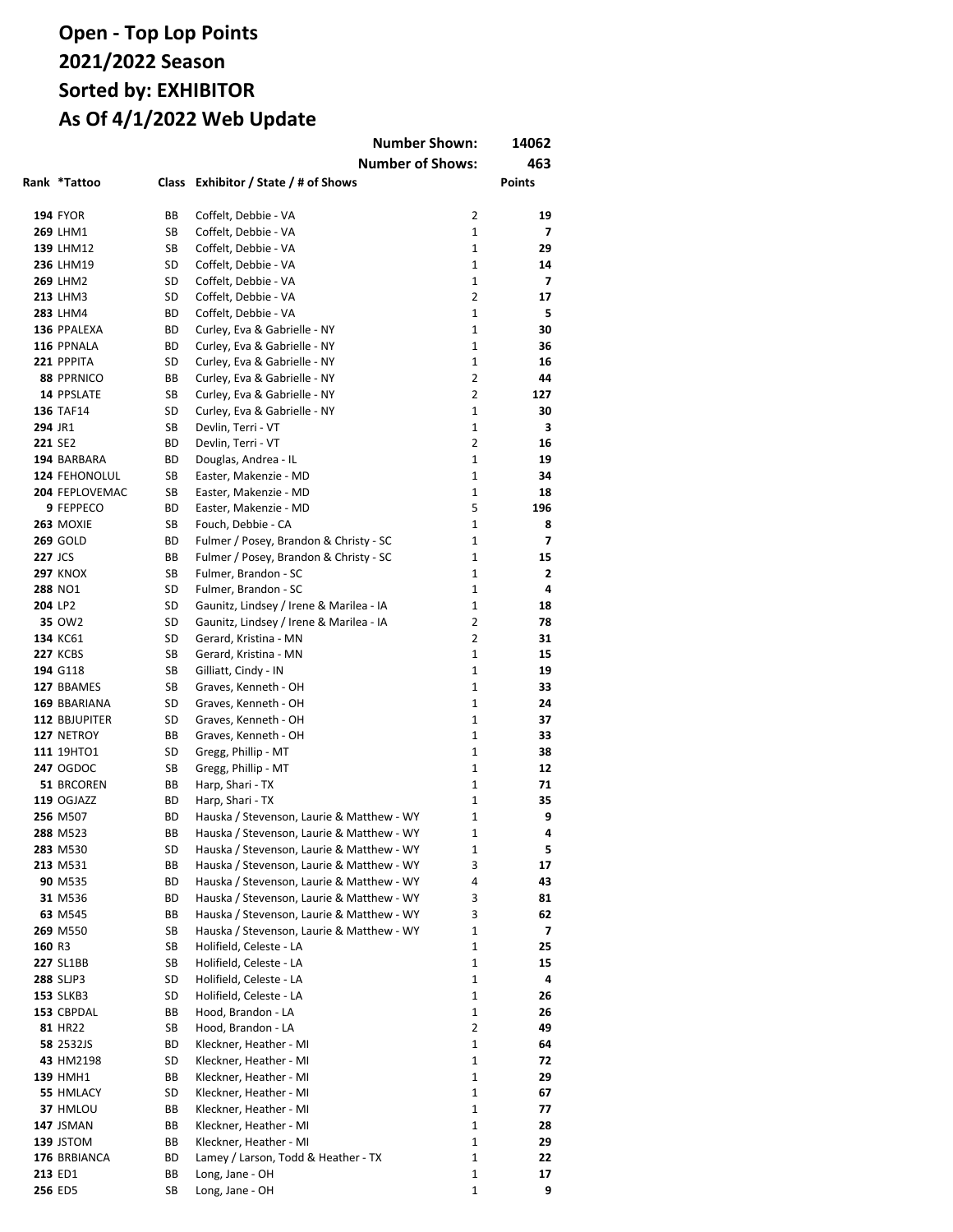|               |                                     |          |                                                | <b>Number Shown:</b>    | 14062         |
|---------------|-------------------------------------|----------|------------------------------------------------|-------------------------|---------------|
|               |                                     |          |                                                | <b>Number of Shows:</b> | 463           |
|               | Rank *Tattoo                        | Class    | Exhibitor / State / # of Shows                 |                         | <b>Points</b> |
|               |                                     |          |                                                |                         |               |
| 213 JA2       |                                     | SD       | Long, Jane - OH                                | 1                       | 17            |
|               | 213 SP20N                           | SD       | Mackprang, Adalynn - UT                        | 1                       | 17            |
|               | 93 BL14T                            | ВD       | Mackprang, Cathy - UT                          | $\mathbf{1}$            | 42            |
|               | 153 CY10A                           | ВD       | Mackprang, Cathy - UT                          | $\mathbf{1}$            | 26            |
|               | 153 WT14A                           | SD       | Mackprang, Cathy - UT                          | $\mathbf{1}$            | 26            |
|               | <b>93 AD60A</b>                     | SD       | Mackprang, Chris - UT                          | 1                       | 42            |
|               | 239 CY31A                           | ВB       | Mackprang, Chris - UT                          | $\mathbf{1}$            | 13            |
|               | 213 JL21T                           | SB       | Mackprang, Chris - UT                          | $\mathbf{1}$            | 17            |
|               | 204 JL25T                           | ВB       | Mackprang, Chris - UT                          | $\overline{2}$          | 18            |
|               | <b>256 OK21D</b>                    | SB       | Mackprang, Chris - UT                          | 1<br>3                  | 9<br>72       |
|               | 43 RN10T                            | ВD<br>ВD | Mackprang, Chris - UT                          | $\mathbf{1}$            | 31            |
|               | <b>134 RN14T</b><br><b>78 VX2IT</b> | SB       | Mackprang, Chris - UT<br>Mackprang, Chris - UT | $\overline{2}$          | 51            |
|               | <b>136 AREA51</b>                   | ВB       | Malcolm, Chase - IN                            | $\mathbf{1}$            | 30            |
|               | <b>169 DAZ5</b>                     | SB       | Mallory, Donna - MI                            | $\mathbf{1}$            | 24            |
|               | <b>227 DAZ8</b>                     | SD       | Mallory, Donna - MI                            | $\overline{2}$          | 15            |
|               | <b>247 RLA4</b>                     | SB       | Mallory, Donna - MI                            | $\overline{2}$          | 12            |
|               | <b>39 DON</b>                       | SB       | McCausland, Susan - IL                         | 3                       | 75            |
| 256 L2        |                                     | ВD       | McCausland, Susan - IL                         | $\mathbf{1}$            | 9             |
| <b>221 TK</b> |                                     | SB       | McCausland, Susan - IL                         | 1                       | 16            |
|               | 7 NECOLDBREW                        | BВ       | McCombs, Debbie - PA                           | 5                       | 226           |
|               | 81 NEGARCIA                         | ВB       | McCombs, Debbie - PA                           | 1                       | 49            |
|               | <b>68 NEJERICHO</b>                 | SB       | McCombs, Debbie - PA                           | 1                       | 59            |
|               | 32 NELAHASKA                        | SD       | McCombs, Debbie - PA                           | 3                       | 80            |
|               | 130 NESUNDAE                        | SD       | McCombs, Debbie - PA                           | 1                       | 32            |
|               | 3 NETYPHOON                         | SB       | McCombs, Debbie - PA                           | $\mathbf{1}$            | 300           |
|               | 42 OS182                            | SB       | McCulloch, Marsha - NY                         | 3                       | 73            |
|               | 160 OS198                           | SD       | McCulloch, Marsha - NY                         | $\overline{2}$          | 25            |
|               | 81 OS200                            | SD       | McCulloch, Marsha - NY                         | 1                       | 49            |
|               | 263 OS207                           | SB       | McCulloch, Marsha - NY                         | $\mathbf{1}$            | 8             |
|               | 204 PS185                           | SD       | McCulloch, Marsha - NY                         | $\mathbf{1}$            | 18            |
|               | 239 BBKILLERQU<br><b>153 JANE</b>   | ВD<br>SD | Moore, Lilly - OH<br>Mueller, Susan - KS       | $\mathbf{1}$<br>1       | 13<br>26      |
|               | 77 BZ01                             | ВB       | Murphy, Clara - TX                             | $\mathbf{1}$            | 52            |
|               | 5 BZ06                              | SD       | Murphy, Clara - TX                             | 5                       | 238           |
|               | 124 DINKY                           | ВD       | Murphy, Clara - TX                             | $\mathbf{1}$            | 34            |
|               | <b>160 FLINT</b>                    | ВB       | Murphy, Clara - TX                             | 1                       | 25            |
|               | 27 MASON                            | SB       | Murphy, Clara - TX                             | 3                       | 85            |
|               | <b>139 PEARL</b>                    | SD       | Murphy, Clara - TX                             | 1                       | 29            |
|               | <b>150 CASE</b>                     | SB       | Neely, Taylor & Daniel - OK                    | 3                       | 27            |
|               | 278 4S170                           | SB       | Neely, Taylor & Dylan - OK                     | 1                       | 6             |
|               | 288 VERMCA                          | ВD       | Neely, Taylor & Dylan - OK                     | 1                       | 4             |
|               | <b>74 ESM</b>                       | SD       | Neighbours, Sky - WI                           | 3                       | 53            |
|               | 139 MDCAS                           | BВ       | Neighbours, Sky - WI                           | 2                       | 29            |
|               | 112 MDVIN                           | BВ       | Neighbours, Sky - WI                           | 3                       | 37            |
|               | 188 LBP00                           | SD       | O'Brien, Teresa & Skeeter - IN                 | 1                       | 20            |
|               | 103 OB15                            | ВB       | O'Brien, Teresa & Skeeter - IN                 | 1                       | 40            |
|               | 194 00187                           | SB       | Orler, Nakol - KS                              | 1                       | 19            |
|               | 263 00300                           | BВ       | Orler, Nakol - KS                              | 1                       | 8             |
|               | 247 00301                           | ВD       | Orler, Nakol - KS                              | 1                       | 12            |
|               | 254 308PR                           | SD       | Padgett, Mike - IN                             | 1                       | 11            |
|               | 269 337PR                           | SD<br>ВD | Padgett, Mike - IN                             | 1<br>5                  | 7<br>80       |
|               | 32 361PR<br>64 365PR                | SD       | Padgett, Mike - IN<br>Padgett, Mike - IN       | 2                       | 61            |
|               | 93 368PR                            | SD       | Padgett, Mike - IN                             | 1                       | 42            |
|               | <b>78 PR273</b>                     | SB       | Padgett, Mike - IN                             | 4                       | 51            |
|               | 6 PR306                             | SB       | Padgett, Mike - IN                             | 7                       | 235           |
|               | 69 PR317                            | ВB       | Padgett, Mike - IN                             | 1                       | 55            |
|               | 20 PR328                            | BВ       | Padgett, Mike - IN                             | 4                       | 99            |
|               | 213 PR329                           | SB       | Padgett, Mike - IN                             | 1                       | 17            |
|               | 139 BIGEL                           | SB       | Percy, Patty - WI                              | 1                       | 29            |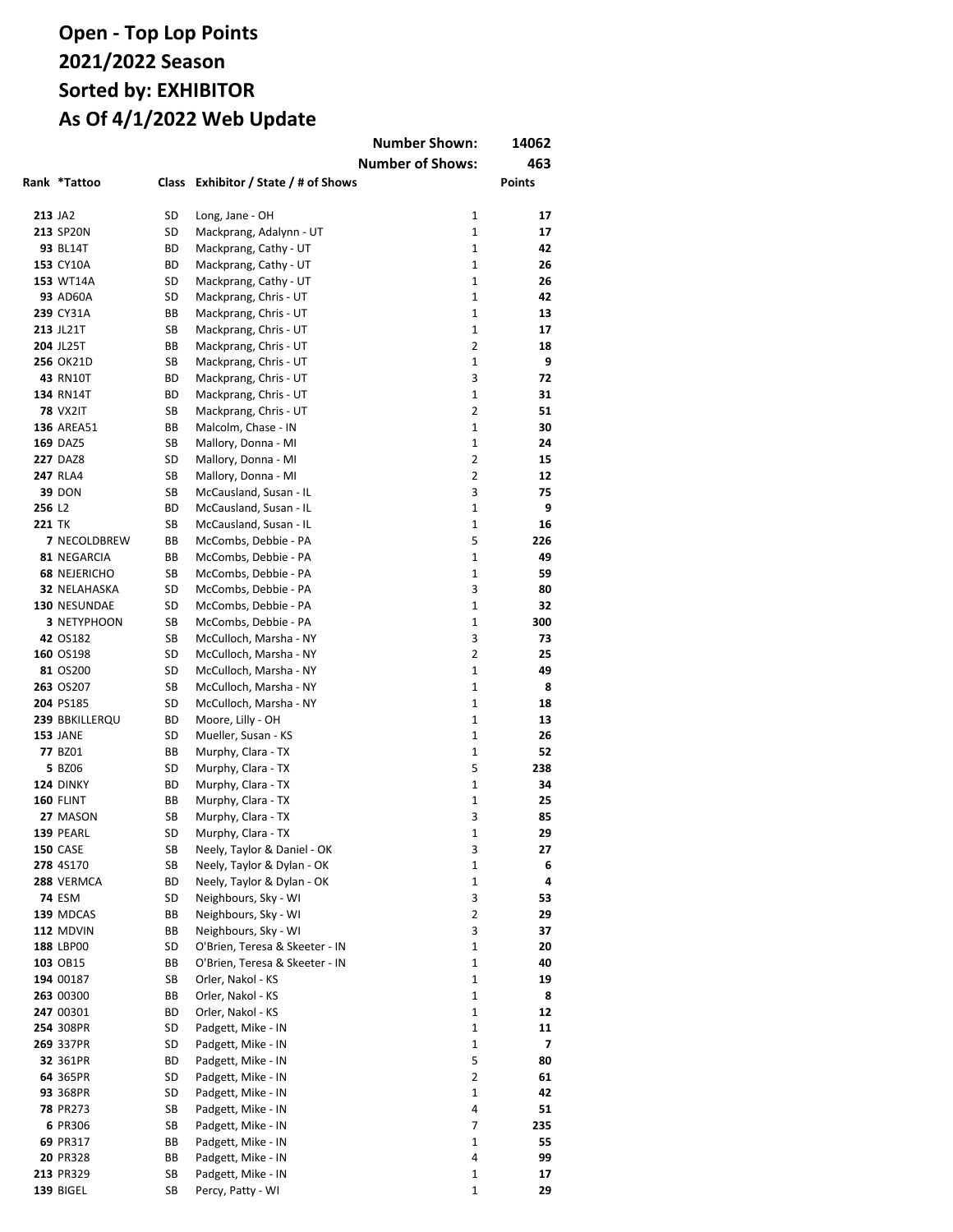|                    |                                    |          | <b>Number Shown:</b>                                     |                              | 14062         |
|--------------------|------------------------------------|----------|----------------------------------------------------------|------------------------------|---------------|
|                    |                                    |          | <b>Number of Shows:</b>                                  |                              | 463           |
|                    | Rank *Tattoo                       |          | Class Exhibitor / State / # of Shows                     |                              | <b>Points</b> |
|                    |                                    |          |                                                          |                              |               |
|                    | <b>254 DIVA</b>                    | BD       | Percy, Patty - WI                                        | 1                            | 11            |
|                    | <b>65 DMI0</b>                     | BВ       | Percy, Patty - WI                                        | 3                            | 60            |
|                    | <b>1 KEM2</b>                      | SB       | Percy, Patty - WI                                        | 10                           | 390           |
| 204 KR7            |                                    | SD       | Percy, Patty - WI                                        | 1                            | 18            |
|                    | <b>160 LOLA</b>                    | SD       | Percy, Patty - WI                                        | $\mathbf{1}$                 | 25            |
|                    | 10 OL1                             | ВD       | Percy, Patty - WI                                        | 4                            | 145           |
|                    | 100 VAO3                           | SD       | Percy, Patty - WI                                        | $\overline{2}$               | 41            |
|                    | <b>90 BOM</b>                      | ВD<br>ВD | Ping, Cathy - IL                                         | $\mathbf{1}$<br>$\mathbf{1}$ | 43<br>42      |
|                    | <b>93 JHLE</b><br><b>204 MATY</b>  | SB       | Ping, Cathy - IL<br>Ping, Cathy - IL                     | $\mathbf{1}$                 | 18            |
|                    | 43 DART                            | SD       | Ping, Matt & Cathy - IL                                  | $\overline{2}$               | 72            |
| 288 H <sub>2</sub> |                                    | SD       | Porter, Marina - NJ                                      | $\mathbf{1}$                 | 4             |
|                    | 263 N6V                            | SD       | Porter, Marina - NJ                                      | $\mathbf{1}$                 | 8             |
|                    | 247 P9X                            | SB       | Porter, Marina - NJ                                      | $\overline{2}$               | 12            |
| <b>173 KIA</b>     |                                    | SD       | Rechterman / Baxter, Lynn/Brian & Julia - IA             | 1                            | 23            |
| <b>263 LEA</b>     |                                    | ВD       | Rechterman / Baxter, Lynn/Brian & Julia - IA             | $\mathbf{1}$                 | 8             |
|                    | 26 RM                              | ВD       | Rechterman / Baxter, Lynn/Brian & Julia - IA             | 2                            | 89            |
|                    | <b>116 TOD</b>                     | SB       | Rechterman / Baxter, Lynn/Brian & Julia - IA             | $\mathbf{1}$                 | 36            |
| 188 8P1            |                                    | SB       | Rechterman, Lynne & Brian - IA                           | $\mathbf{1}$                 | 20            |
| 108 FR8            |                                    | SD       | Rechterman, Lynne & Brian - IA                           | $\mathbf{1}$                 | 39            |
| 256 44             |                                    | SD       | Riedeman, Nancy - IN                                     | $\mathbf{1}$                 | 9             |
|                    | 153 BP2                            | SD       | Riedeman, Nancy - IN                                     | 1                            | 26            |
| 173 J3             |                                    | ВB       | Riedeman, Nancy - IN                                     | 2                            | 23            |
| 103 JJ7            |                                    | SB       | Riedeman, Nancy - IN                                     | 1                            | 40            |
|                    | <b>74 JP4</b><br>278 MR49          | ВD<br>SB | Riedeman, Nancy - IN                                     | 1<br>3                       | 53<br>6       |
|                    | 58 FEPAMAZON                       | SD       | Rieker, Margo - MT<br>Rivers, Katie - NY                 | $\overline{2}$               | 64            |
|                    | <b>35 BEDKNOBSAN</b>               | SB       | Rud, Kellee - MN                                         | $\overline{2}$               | 78            |
|                    | 103 FLUTURA                        | ВD       | Rud, Kellee - MN                                         | 2                            | 40            |
|                    | <b>227 VANYA</b>                   | SD       | Rud, Kellee - MN                                         | $\mathbf{1}$                 | 15            |
|                    | 269 W10                            | SB       | Schenck, Phil - NY                                       | $\mathbf{1}$                 | 7             |
|                    | 239 W41                            | ВB       | Schenck, Phil - NY                                       | $\mathbf{1}$                 | 13            |
|                    | 194 W45                            | ВD       | Schenck, Phil - NY                                       | $\overline{2}$               | 19            |
|                    | 29 4M                              | SD       | Schmidt, Dale - IL                                       | $\mathbf{1}$                 | 82            |
| 88 A               |                                    | SB       | Schmidt, Dale - IL                                       | $\mathbf{1}$                 | 44            |
| 239 OC             |                                    | ВD       | Schmidt, Dale - IL                                       | $\mathbf{1}$                 | 13            |
|                    | 17 OZ                              | SB       | Schmidt, Dale - IL                                       | 3                            | 117           |
| 108 T              |                                    | ВB       | Schmidt, Dale - IL                                       | $\overline{2}$               | 39            |
|                    | 43 TA                              | ВD       | Schmidt, Dale - IL                                       | 2                            | 72            |
|                    | 57 TC                              | SD       | Schmidt, Dale - IL                                       | 2                            | 65            |
| 116 U1             |                                    | SB       | Schmidt, Dale - IL<br>Schnell, Cindy - SD                | 1<br>2                       | 36            |
|                    | 119 04G8<br>32 14G2                | ВD<br>SD | Schnell, Cindy - SD                                      | 2                            | 35<br>80      |
|                    | 269 9YC10                          | ВD       | Schnell, Cindy - SD                                      | 1                            | 7             |
|                    | 28 JS2434                          | ВB       | Schnell, Cindy - SD                                      | 3                            | 83            |
|                    | 65 NT8                             | SD       | Schnell, Cindy - SD                                      | 2                            | 60            |
| 278 TZ             |                                    | ВD       | Siktberg, Nathaniel - IN                                 | 3                            | 6             |
|                    | 188 FHCARDIB                       | SD       | Taylor, Brandon - LA                                     | 1                            | 20            |
|                    | 256 FRTORNADO                      | ВB       | Taylor, Brandon - LA                                     | 1                            | 9             |
|                    | 153 HT12                           | ВD       | Terril, Travis - IN                                      | 5                            | 26            |
|                    | 80 RT138                           | ВB       | Terril, Travis - IN                                      | 4                            | 50            |
|                    | 176 WT11                           | SB       | Terril, Travis - IN                                      | 2                            | 22            |
|                    | 221 WT12                           | SD       | Terril, Travis - IN                                      | 1                            | 16            |
|                    | 221 WT16                           | SD       | Terril, Travis - IN                                      | 1                            | 16            |
|                    | 130 L3BHS1                         | ВB       | Terrones, Francesca - WA                                 | 1                            | 32            |
|                    | 24 L3BSHS1                         | ВD       | Terrones, Francesca - WA                                 | 3                            | 91            |
|                    | <b>239 MAX</b><br><b>127 OGEVE</b> | SB<br>ВD | Tinervin-Gregg, Kelli - MT<br>Tinervin-Gregg, Kelli - MT | 1<br>1                       | 13<br>33      |
|                    | 13 OGPASCAL                        | SB       | Tinervin-Gregg, Kelli - MT                               | 4                            | 129           |
|                    | <b>93 OGSIS</b>                    | SD       | Tinervin-Gregg, Kelli - MT                               | 1                            | 42            |
| 65 1               |                                    | SB       | Tisdale, Anastacia - WI                                  | 2                            | 60            |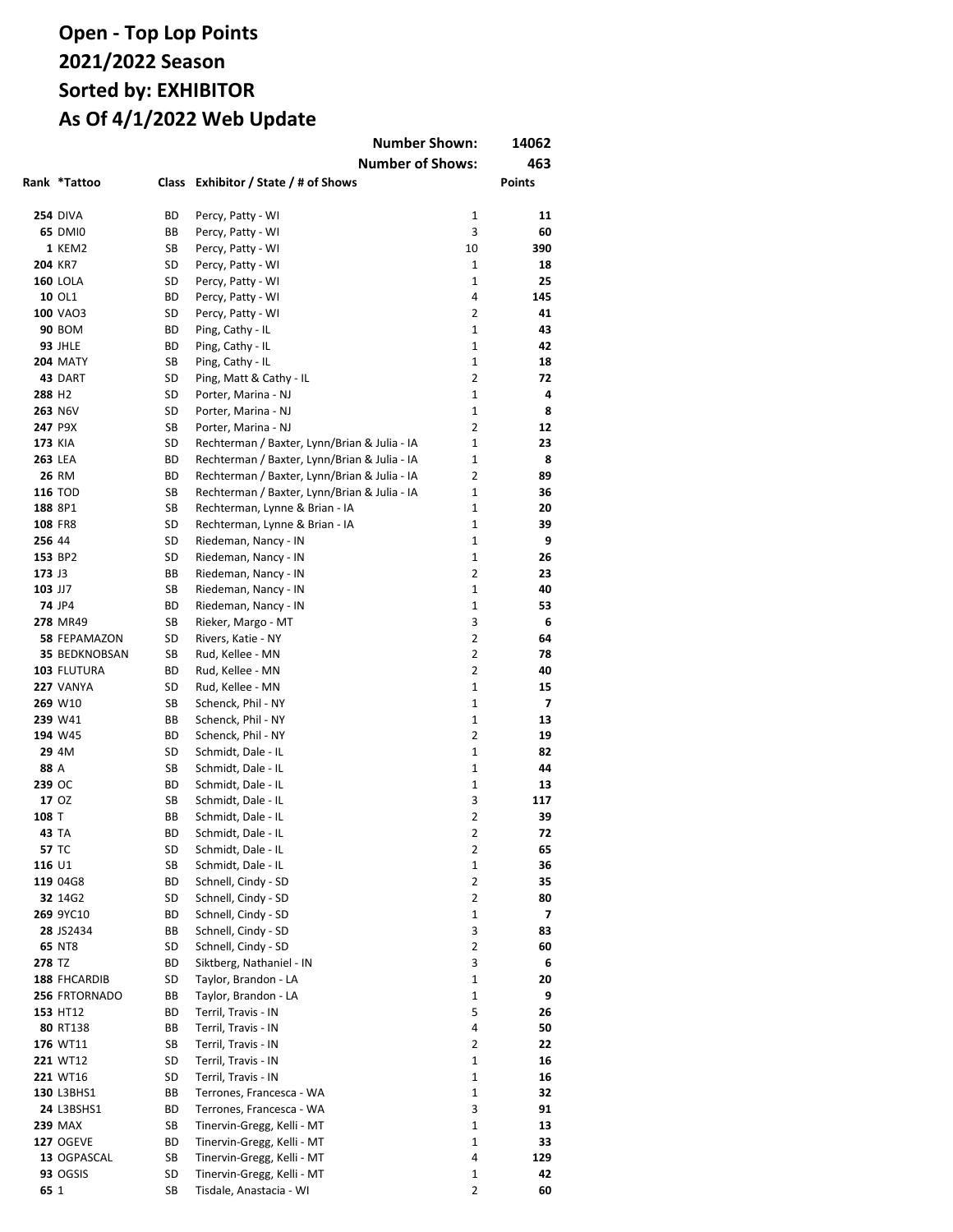|        |                    |          |                                                            | <b>Number Shown:</b>    | 14062         |
|--------|--------------------|----------|------------------------------------------------------------|-------------------------|---------------|
|        |                    |          |                                                            | <b>Number of Shows:</b> | 463           |
|        | Rank *Tattoo       | Class    | Exhibitor / State / # of Shows                             |                         | <b>Points</b> |
|        |                    |          |                                                            |                         |               |
|        | <b>181 FXPL</b>    | SD       | Tisdale, Anastacia - WI                                    | 2                       | 21            |
|        | 93 FYPL            | SD       | Tisdale, Anastacia - WI                                    | $\overline{2}$          | 42            |
|        | <b>247 KCSH</b>    | SD       | Tisdale, Anastacia - WI                                    | 3                       | 12            |
|        | 176 MM19           | SD       | Tisdale, Anastacia - WI                                    | $\mathbf{1}$            | 22            |
|        | <b>72 MM21</b>     | SB       | Tisdale, Anastacia - WI                                    | 3                       | 54            |
|        | 278 MM27           | SB       | Tisdale, Anastacia - WI                                    | $\mathbf{1}$            | 6             |
|        | <b>299 BRMI4</b>   | SD       | Underbrink, Raquel & Kaitlynne - NM                        | 1                       | 1             |
|        | 61 BELL            | ВD       | Veach, Hailey - IA                                         | 1                       | 63            |
|        | 160 HV77           | SB       | Veach, Hailey - IA                                         | $\mathbf 1$             | 25            |
|        | 4 SC131            | BВ       | Wadsworth, Kristen - TN                                    | 6                       | 246           |
|        | 119 SC209          | ВD       | Wadsworth, Kristen - TN                                    | $\overline{2}$          | 35            |
|        | 181 SC212          | SB       | Wadsworth, Kristen - TN                                    | 1                       | 21            |
|        | 256 SC214          | Bkn B    | Wadsworth, Kristen - TN                                    | $\mathbf{1}$            | 9             |
|        | 194 SC223          | SD       | Wadsworth, Kristen - TN                                    | $\mathbf{1}$            | 19            |
|        | 103 SC233          | SD       | Wadsworth, Kristen - TN                                    | 1                       | 40            |
|        | 181 SC243          | SB       | Wadsworth, Kristen - TN                                    | $\mathbf{1}$            | 21            |
|        | 181 SC30           | ВD       | Wadsworth, Kristen - TN                                    | $\mathbf{1}$            | 21            |
|        | 176 LW605          | SB       | Wauthier, Larry - IL                                       | $\overline{2}$          | 22            |
|        | 204 LW609          | ВD       | Wauthier, Larry - IL                                       | 1                       | 18            |
|        | 16 LW612           | BВ       | Wauthier, Larry - IL                                       | 3                       | 120           |
|        | 43 LW620           | SB       | Wauthier, Larry - IL                                       | 3                       | 72            |
|        | 139 LW628          | ВD       | Wauthier, Larry - IL                                       | $\mathbf{1}$            | 29            |
|        | 227 LW630          | BВ       | Wauthier, Larry - IL                                       | $\mathbf{1}$            | 15            |
|        | 150 LW641          | SD       | Wauthier, Larry - IL                                       | $\mathbf{1}$            | 27            |
|        | 130 LW650          | SD       | Wauthier, Larry - IL                                       | 3                       | 32            |
|        | 194 LW660          | ВD       | Wauthier, Larry - IL                                       | $\mathbf{1}$            | 19            |
| 194 03 |                    | SD       | Wiley, Tim - AL                                            | $\mathbf{1}$            | 19            |
|        | <b>160 INDIGO</b>  | ВD       | Wiley, Tim - AL                                            | $\mathbf{1}$            | 25            |
|        | 269 013            | SB       | Wiley, Tim - AL                                            | $\mathbf{1}$            | 7             |
|        | 69 X88             | ВB       | Wiley, Tim - AL                                            | $\overline{2}$          | 55            |
|        | 227 245KA          | ВB       | Woehl, Adam & Kendra - IA                                  | $\mathbf{1}$            | 15            |
|        | 239 37KA           | ВB       | Woehl, Adam & Kendra - IA                                  | $\mathbf{1}$            | 13            |
|        | 169 PH1            | SB       | Woehl, Randy - SD                                          | 1                       | 24            |
|        | 247 RKO            | ВD       | Woehl, Randy - SD                                          | 1                       | 12            |
|        | 11 XZ1             | SB       | Woehl, Randy - SD                                          | 4                       | 143           |
|        | 297 FC20           | ВD       | Woehl, Randy & Phyllis - SD                                | $\overline{2}$          | 2             |
|        | 294 KP23           | ВB       | Woehl, Randy & Phyllis - SD                                | 1                       | 3             |
|        | 294 X21            | SB       | Woehl, Randy & Phyllis - SD                                | 1                       | 3             |
|        | 283 W57<br>112 W58 | ВD<br>ВD | Wolff, Jordan & Rhonda - WI<br>Wolff, Jordan & Rhonda - WI | 1<br>3                  | 5<br>37       |
|        | 288 W60            | ВB       | Wolff, Jordan & Rhonda - WI                                | 2                       | 4             |
|        | 278 FYAUD          | SD       | Young, Fayth & Lisa - NC                                   | 1                       | 6             |
|        | 19 FYBS            | ВB       | Young, Fayth & Lisa - NC                                   | 3                       | 108           |
|        | <b>221 FYCFS</b>   | ВD       | Young, Fayth & Lisa - NC                                   | 1                       | 16            |
|        | 22 FYCI            | SB       | Young, Fayth & Lisa - NC                                   | 4                       | 92            |
|        | 53 FYCTF           | ВD       | Young, Fayth & Lisa - NC                                   | 4                       | 70            |
|        | <b>247 FYCU</b>    | ВD       | Young, Fayth & Lisa - NC                                   | 1                       | 12            |
|        | 18 FYFAU           | SD       | Young, Fayth & Lisa - NC                                   | 5                       | 111           |
|        | 2 FYFEM            | ВD       | Young, Fayth & Lisa - NC                                   | 9                       | 340           |
|        | 29 FYGOL           | ВB       | Young, Fayth & Lisa - NC                                   | 2                       | 82            |
|        | 139 FYMNA          | SD       | Young, Fayth & Lisa - NC                                   | $\overline{2}$          | 29            |
|        | 12 FYNNL           | SB       | Young, Fayth & Lisa - NC                                   | 7                       | 132           |
|        | <b>194 FYPRR</b>   | SB       | Young, Fayth & Lisa - NC                                   | 2                       | 19            |
|        | 43 FYRTB           | ВB       | Young, Fayth & Lisa - NC                                   | 5                       | 72            |
|        | 283 FYTOT          | ВD       | Young, Fayth & Lisa - NC                                   | $\mathbf 1$             | 5             |
|        |                    |          |                                                            |                         |               |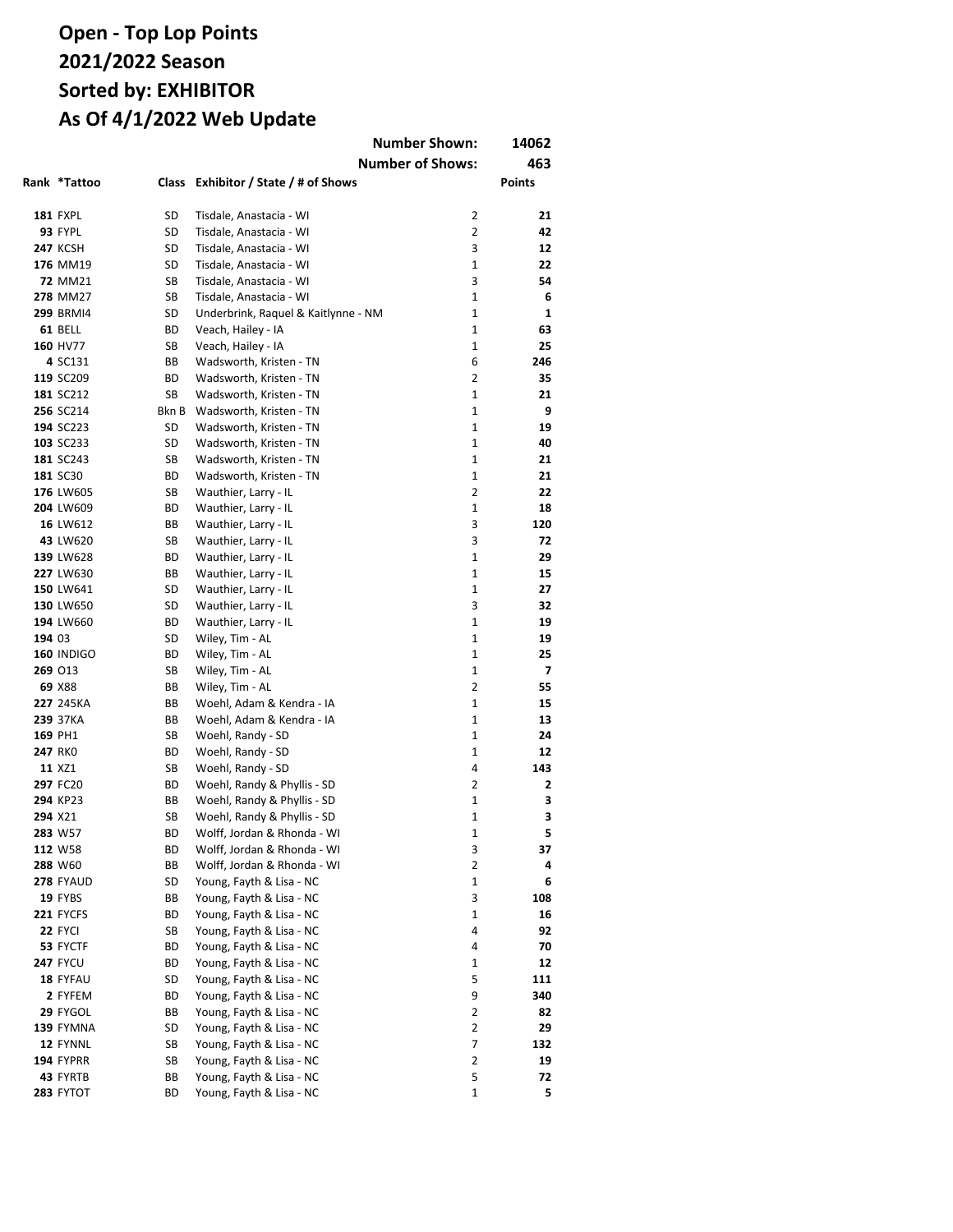| <b>Number Shown:</b>                                 | 14062          |               |
|------------------------------------------------------|----------------|---------------|
| <b>Number of Shows:</b>                              |                | 463           |
| Rank Exhibitor / State / # of Shows                  |                | <b>Points</b> |
|                                                      |                |               |
| 1 Young, Fayth & Lisa - NC                           | 28             | 110           |
| 2 Burroughs-Dunn, Brandy - MD                        | 23             | 51            |
| 3 Padgett, Mike - IN                                 | 18             | 47            |
|                                                      | 11             | 43            |
| 4 Hauska / Stevenson, Laurie & Matthew - WY          | 17             | 42            |
| 5 Percy, Patty - WI                                  | 9              | 32            |
| 6 Mackprang, Chris - UT<br>7 Wadsworth, Kristen - TN | 11             | 30            |
|                                                      |                |               |
| 8 Wauthier, Larry - IL                               | 12             | 26            |
| 9 Tisdale, Anastacia - WI                            | 11             | 23            |
| 10 Carpenter, Gabbi - IA                             | 9              | 21            |
| 11 Schmidt, Dale - IL                                | 10             | 20            |
| 11 Terril, Travis - IN                               | 7              | 20            |
| 13 McCombs, Debbie - PA                              | 10             | 18            |
| 13 Murphy, Clara - TX                                | 9              | 18            |
| 15 Schnell, Cindy - SD                               | 7              | 15            |
| 16 Coffelt, Debbie - VA                              | 8              | 14            |
| 17 Chardt, April - TX                                | 9              | 13            |
| 17 Choate, Darrell - LA                              | 3              | 13            |
| 17 McCulloch, Marsha - NY                            | 5              | 13            |
| 17 Neighbours, Sky - WI                              | 5              | 13            |
| 21 Curley, Eva & Gabrielle - NY                      | 4              | 12            |
| 22 Bailey, Christine - MT                            | 5              | 11            |
| 22 Kleckner, Heather - MI                            | 4              | 11            |
| 24 Easter, Makenzie - MD                             | 6              | 10            |
| 24 Tinervin-Gregg, Kelli - MT                        | 7              | 10            |
| 24 Wiley, Tim - AL                                   | 3              | 10            |
| 27 Campbell, Evangeline - OK                         | 3              | 9             |
| 27 McCausland, Susan - IL                            | 4              | 9             |
| 27 Ping, Matt & Cathy - IL                           | 2              | 9             |
| 27 Riedeman, Nancy - IN                              | 5              | 9             |
| 27 Woehl, Randy - SD                                 | 5              | 9             |
| 32 Brattlie, Hanna - WI                              | 3              | 8             |
| 32 Fulmer, Brandon - SC                              | 1              | 8             |
| 32 Gregg, Phillip - MT                               | 2              | 8             |
| 32 Hood, Brandon - LA                                | 3              | 8             |
| 32 Mallory, Donna - MI                               | 3              | 8             |
| 32 Woehl, Randy & Phyllis - SD                       | 2              | 8             |
| 32 Wolff, Jordan & Rhonda - WI                       | 4              | 8             |
| <b>39</b> Devlin, Terri - VT                         | 2              | 7             |
| 39 Graves, Kenneth - OH                              | 4              | 7             |
| 39 Rud, Kellee - MN                                  | 5              | 7             |
| 39 Terrones, Francesca - WA                          | 3              | 7             |
| 43 Holifield, Celeste - LA                           | 3              | 6             |
| 43 Mackprang, Cathy - UT                             | 3              | 6             |
| 43 Porter, Marina - NJ                               | $\overline{2}$ | 6             |
| 43 Rieker, Margo - MT                                | 3              | 6             |
| 43 Schenck, Phil - NY                                | 2              | 6             |
| 43 Siktberg, Nathaniel - IN                          | 3              | 6             |
| 49 Gaunitz, Lindsey / Irene & Marilea - IA           | 3              | 5             |
| 49 Ping, Cathy - IL                                  | 2              | 5             |
| 49 Rechterman / Baxter, Lynn/Brian & Julia - IA      | 3              | 5             |
| 52 Asani, Rissi - OH                                 | 1              | 4             |
| 52 Gerard, Kristina - MN                             | $\overline{2}$ | 4             |
| 52 Long, Jane - OH                                   | 2              | 4             |
| 52 Orler, Nakol - KS                                 | 2              | 4             |
| 56 Baber, Andrea - WI                                | 2              | 3             |
| 56 Fulmer / Posey, Brandon & Christy - SC            | $\mathbf{1}$   | 3             |
| 56 Harp, Shari - TX                                  | 1              | 3             |
| 56 Neely, Taylor & Daniel - OK                       | 3              | 3             |
| 56 Neely, Taylor & Dylan - OK                        | 1              | 3             |
| 56 O'Brien, Teresa & Skeeter - IN                    | 1              | 3             |